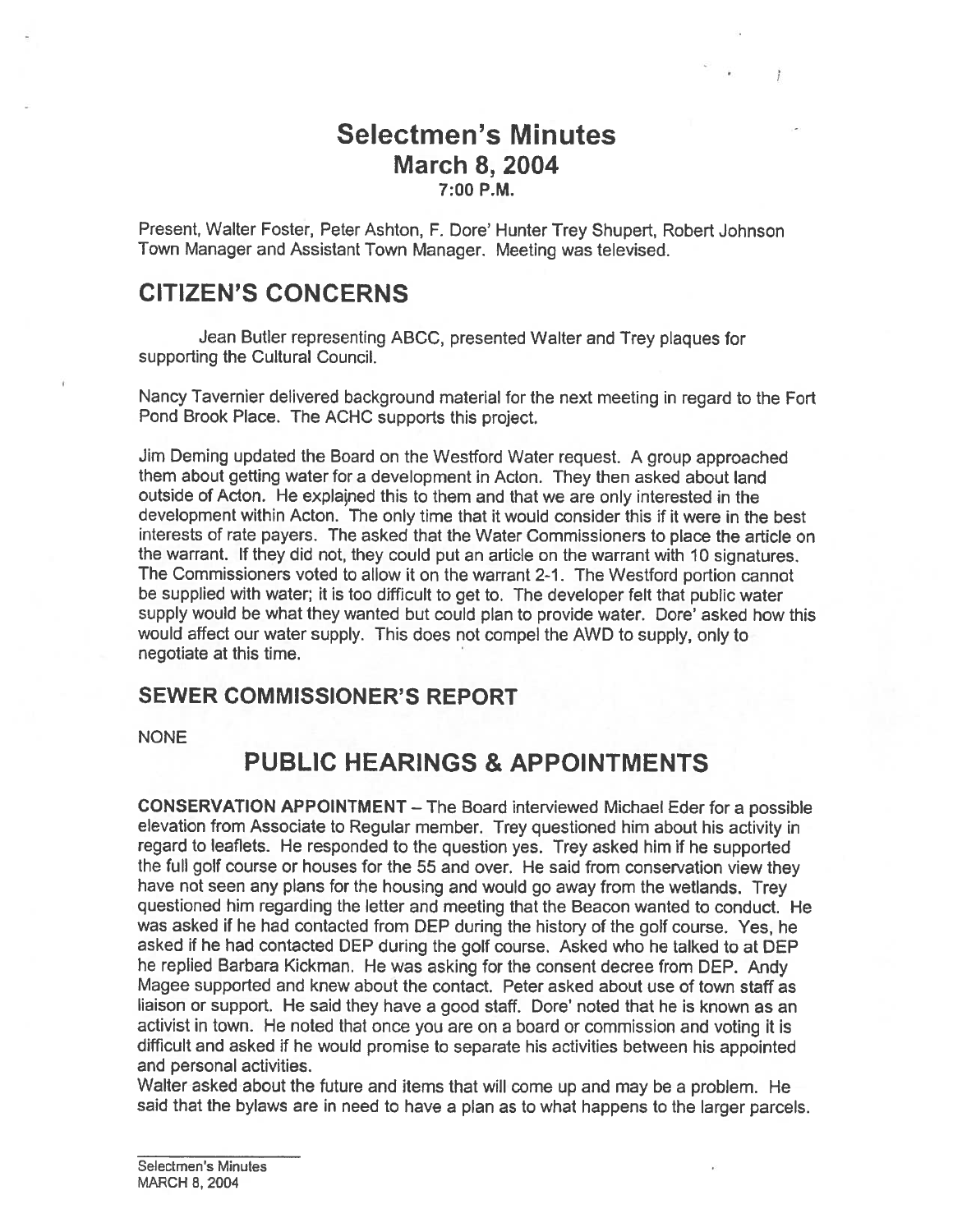Trey spoke about the pictures of the encroachment and what the status was.<br>PETER ASHTON - move to appoint Michael Eder as full member to fill the unexpired term of Mr. Parent to 6/30/05. DORE' HUNTER - Second. UNANIMOUS VOTE

**EDIC-** Josh Chernin was here to be interviewed for a position on the EDIC. Trey wanted to have Josh sit in on the interviews of the remaining members. Trey asked what he expects the Board to provide. He said patience and people interested and bring them before the Board TREY SHUPERT-Second. UNANIMOUS VOTE

STREET ACCEPTANCE - MAPLE CREEK FARM SUBDIVISION<br>Chairman Foster read into the record the notice. Joan Cholie Shady Lane asked about more and less term. It was explained that this is just a phrase being<br>extra careful to cover a survey. . DORE' HUNTER - Move to Approve. TREY<br>SHUPERT - Second. UNANIMOUS VOTE

# STREET ACCEPTANCE — NORTH ACTON WOODS SUBDIVISION

Chairman Foster read into the record the notice. DORE' HUNTER — Move to Approve. TREY SHUPERT — Second. UNANIMOUS VOTE.

#### STREET ACCEPTANCE - BELLOWS FARM SUBDIVISION

Some unfinished work but <sup>a</sup> bond has been paid. DORE' HUNTER — Move to Approve. TREY SHUPERT — Second. UNANIMOUS VOTE

#### CLASSIFICATION HEARING (CONTINUED)

Jim Kotanchik was present for the hearing. He outlined the various options that could be adopted.

DORE' HUNTER Moved to not adopt Open Space Discount PETER ASHTON -UNANIMOUS VOTE.

DQRE' HUNTER — Moved to not adopt the Small Commercial Exemption. TREY SHUPERT — Second.

DORE' HUNTER — Moved not to change the split. TREY SHUPERT — Second. UNANIMOUS VOTE.

CONTINUED SITE PLAN SPECIAL PERMIT#12/09/03-395, INTEGRITY<br>BUILDERS - Bob felt we didn't need a side walk. Peter said a Cash gift in lieu of building a side walk would be alright. Dore' noted we have not waived sidewalk or gift in issue and felt that  $$3,000$  gift would be accepted. DORE' HUNTER  $-$ Moved to approve with the installation of the Fence, the Contribution, and additional Landscaping. PETER ASHTON- Second. UNANIMOUS VOTE.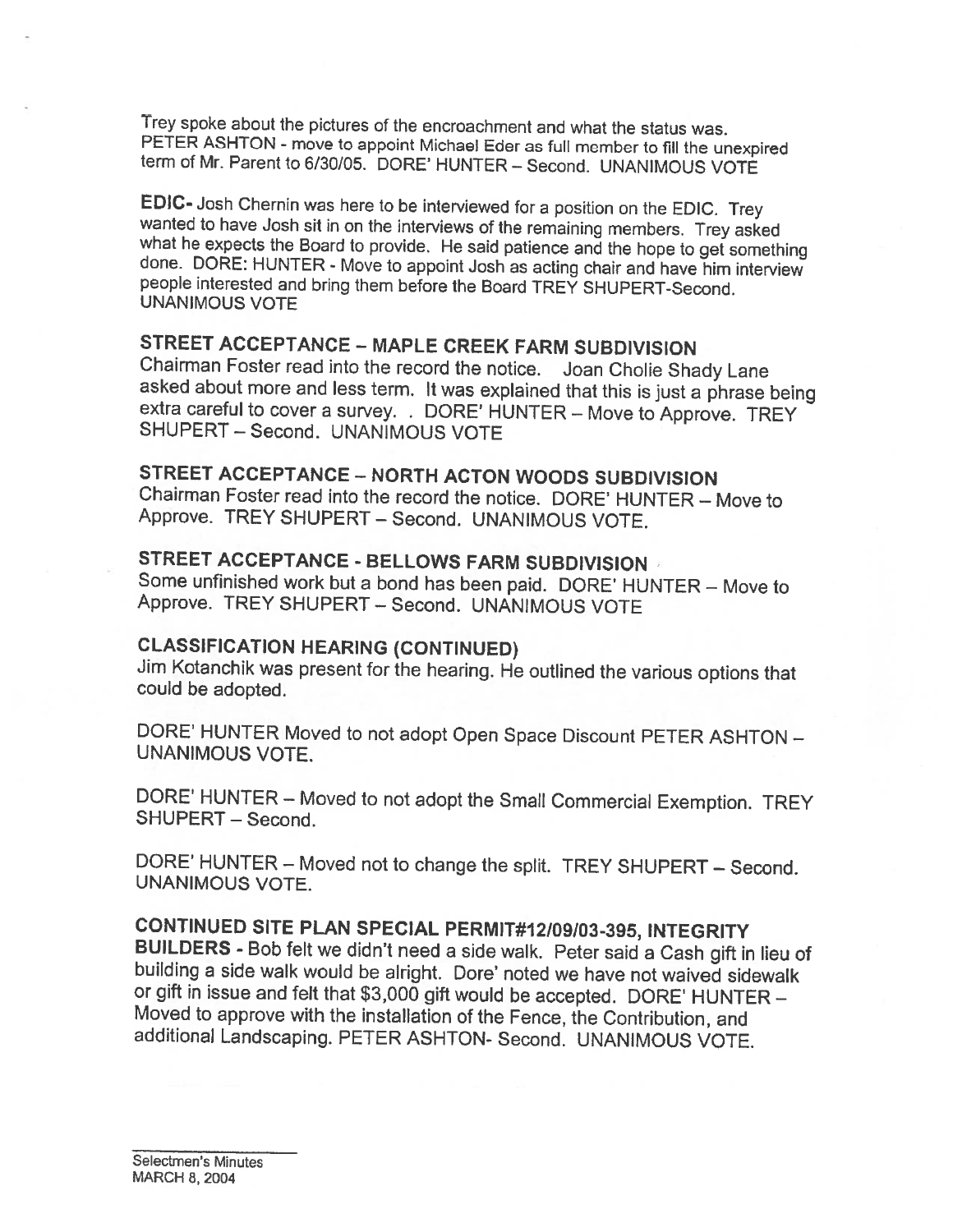#### DANELLIA'S TACORITO LIQUOR LICENSE HEARING

Chief Widmayer said he moved forward with this allegation because this is the second violation. The allegations are that the person was at the restaurant and was over served. The prosecutor outlined the events of the evening.

Tracy Boyd she was not there when it took <sup>p</sup>lace. Walter was concerned that the owner would not come to the hearing. Tracy is the day Manager and Geraldo Miranda is the night manager. Lucille the waitress said she did not remember such <sup>a</sup> patron. She was asked how long had she been there, she said <sup>6</sup> months. This was her first job as <sup>a</sup> waitress. Peter asked if it was possible that the Bartender could have served someone there with out her noticing, she said yes. Dore' said we should wait until the court action, and have them explain why we should not suspend the license. We will take action against the license if he does not take this seriously and come to the March 22, <sup>2004</sup> Board meeting to address the Board.

#### SELECTMEN'S BUSINESS

MIDDLESEX RETIREMENT REFORMATION - The Board reviewed the letter prepared for signature to other communities. Trey said he wanted to be sure other towns were interested. He suggested a task force and to let Charlie Kadelc. Dore' said the letter was fine but noted a lot of faxes to them will have them saying stop. Dore' said we hand out the list of those at state with faxes, emails and felt that people would support getting this PETER ASHTON — Moved to authorize the letter and send it out under the chairman's signature. DORE' HUNTER — Second. UNANIMOUS VOTE.

WARRANT - Walter spoke about the Out Door Lighting Committee. Garry Rhodes wrote <sup>a</sup> memo saying he has an enforcement issue. Trey agreed with Bob and he has spoken with Garry. He has enforcement issues, but felt we should go forward. Peter was not sure why we would put it on the books if we can't enforce it. He had a problem with the regulatory bylaw. Dore' He had a hard time going forward with this bylaw. He felt we should wait before bringing it to Town meeting.

David Dedrickson Chamber of Commerce. They only found out about this several months ago. They were concerned that there was a \$300 fine with them needing time to conform. He did not think it was ready to be voted and urged one paragrap<sup>h</sup> and seven pages. Bill Lawrence asked about the fine, it is now 25.00. TREY SHUPERT - Moved to recommend BB. BOB JOHNSON —Second. 3-2 Motion passes.

PETER AHSTON — Moved to Not to Recommend, DORE' HUNTER- Second. 3-2 Trey will call Bernie

ST TREY SHUPERT — Moved to Recommend. PETER ASHTON — Second. UNANUIMOUS VOTE.

Selectmen's Minutes MARCH 8, 2004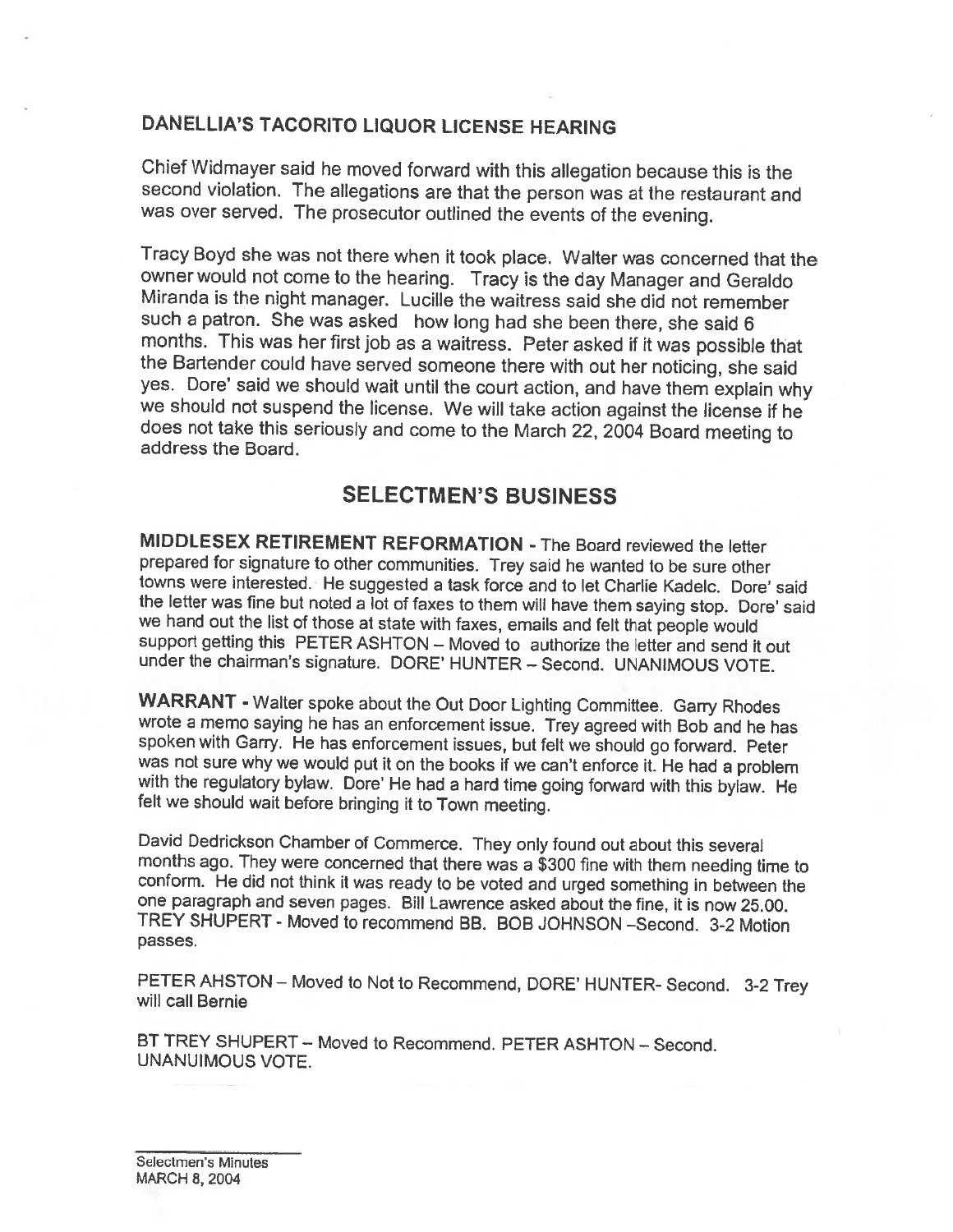AQ — PETER ASHTON Moved to have it removed from the consent calendar. TREY SHUPERT – Second. UNANIMOUS VOTE. Be sure to include a sum to be determined.

.AR AS AT Public Schools, Region and Minuteman  $-$  (Recommended) AU PETER ASHTON Moved to Approve. DORE' HUNTER — Second UNANIMOUS VOTE.

BC —Approve at 3 members

BD – Mellon Piper Road – DORE' HUNTER – Moved to Recommend BOB JOHNSON – Second. 4-1 Trey No

BE -They wanted to have order determined to pu<sup>t</sup> the motor boat restriction at the end of the EAVPC

BF — ENTERPRiSE RENT <sup>A</sup> CAR — Don said we need to ge<sup>t</sup> written document with the property owner and he recommends we defer at this point. TREY SHUPERT — Moved to Defer. DORE' HUNTER —Second.

BW - TREY SHUPERT - Moved to Recommend. PETER ASHTON - Second. Walter NO, wants more information.3-2 Walter and Bob

PEET Article - Removed

Kennedy - CA - TREY SHUPERT - Moved to Recommend. DORE' HUNTER -Second. Motion Passes, Walter Abstained.

CD and CR PETER ASHTON —Moved to Defer. TREY SHUPERT -Second. UNANIMOUS VOTE.

EN — East Acton R2 if they come back with response we wilt recommend. Bob wanted this revisited.

#### OTHER BUSINESS

Dore spoke about the housing handout

Peter will be appearing before BOA regarding Garry's decision on entrance and trash issue at Brook side Mall. Peter will write <sup>a</sup> memo to BOA.

# CONSENT AGENDA

Leo Piro Sunday Package Store Openings— Requested that he be allowed to open on Sundays. DORE' HUNTER — Moved to approve. ROBERT JOHNSON — Second. UNANIMOUS VOTE.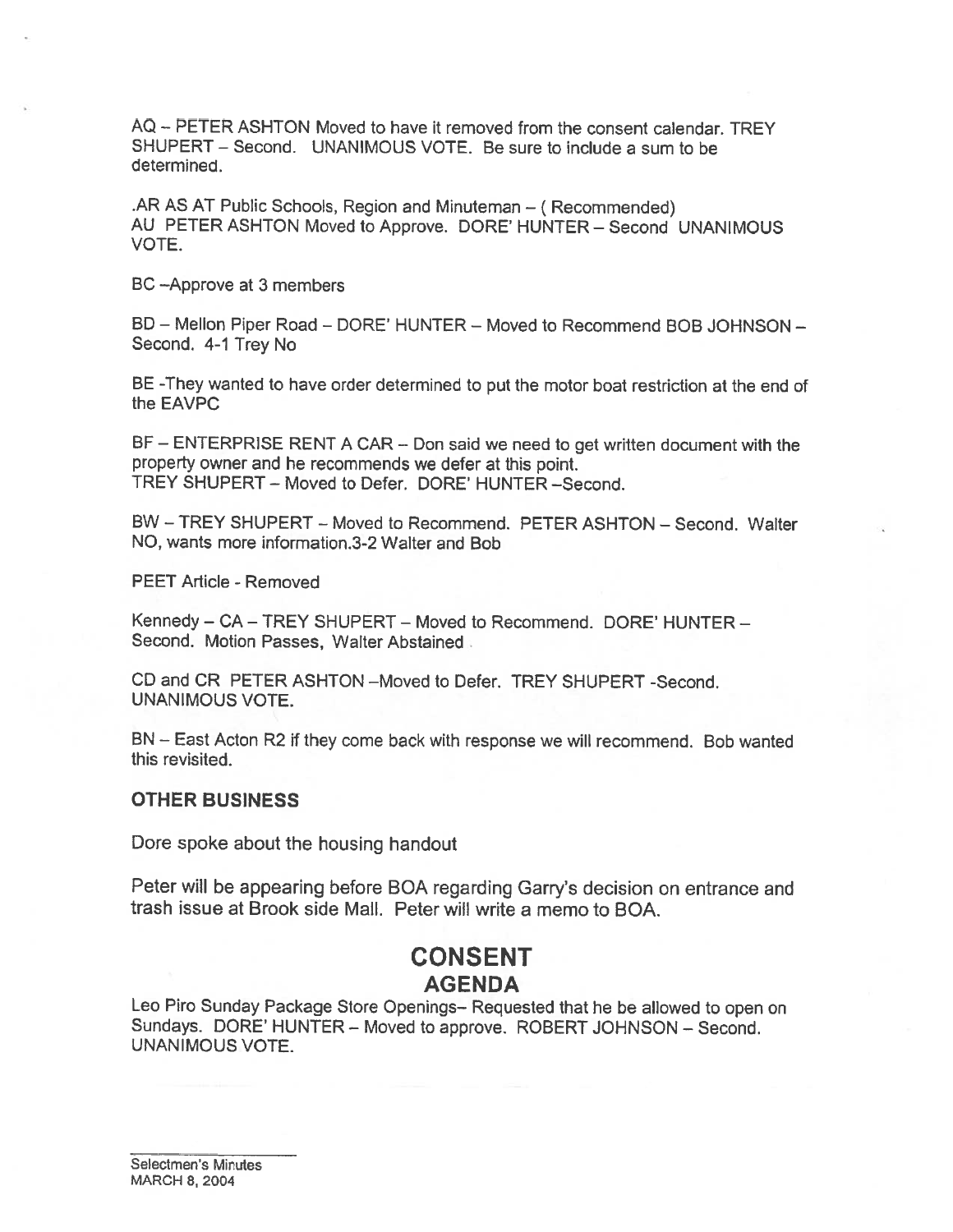# TOWN MANAGER'S REPORT

None

#### EXECUTIVE SESSION

None

 $\hat{\Sigma}$ 

Christině Joyce<br>Recording Clerk  $\bigcup_{S \in \mathcal{A}} G$ 

οÜ **Date**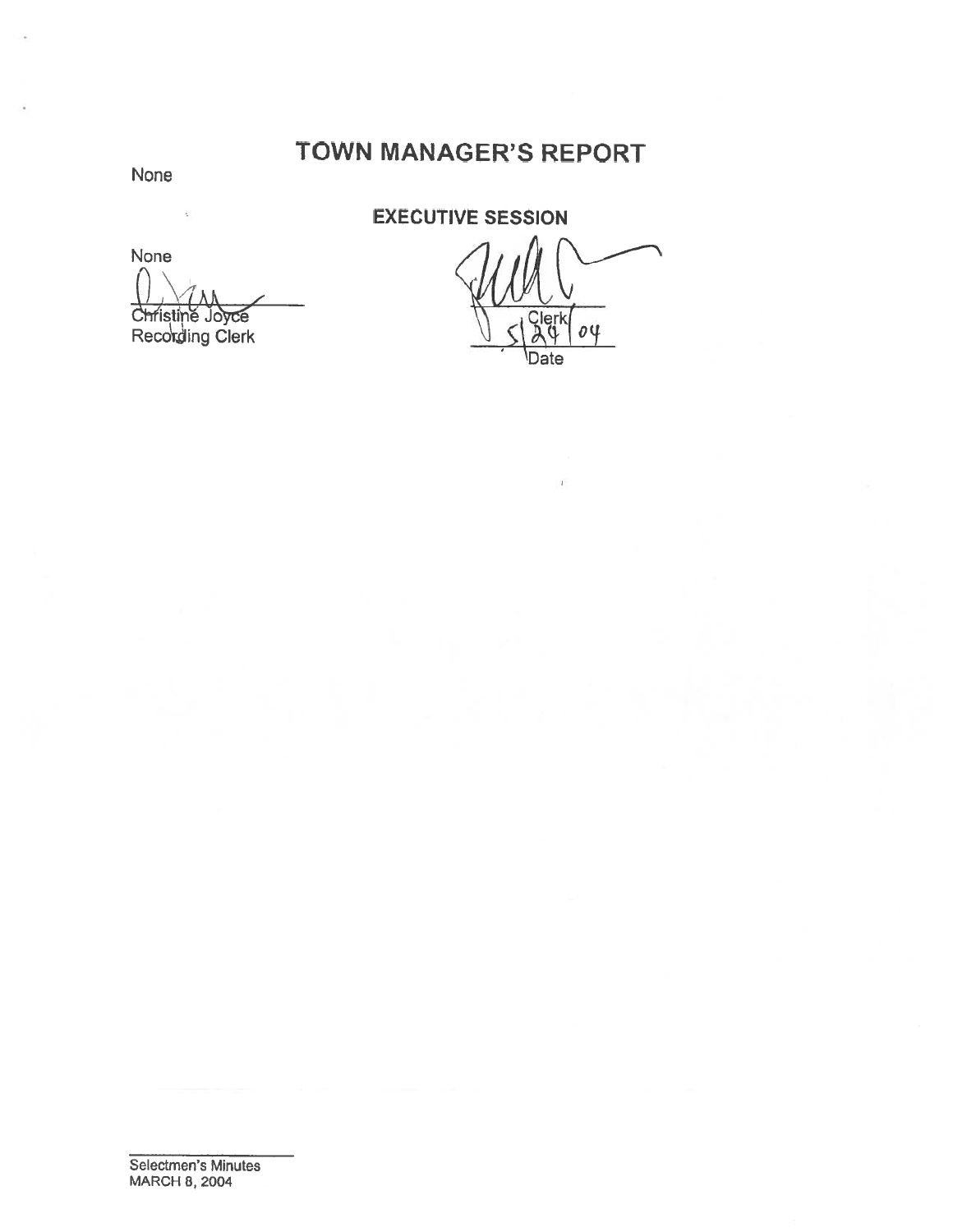March 5, 2004

TO: Board of Selectmen, Sewer Commissioners

FROM: Walter Foster, Chairman

SUBJECT: Selectmen and Sewer Commissioners Report

# MARCH 8, 2004 MEETING BEGINS AT 7:00 P.M.

I. CITIZEN'S CONCERNS

#### II SEWER COMMISSIONERS' BUSINESS

#### III. PUBLIC HEARINGS & APPOINTMENTS

- 1. 7:10 CONSERVATION COMMISSION, REGULAR MEMBER INTERVIEW— Mr. Michael Eder will be present to discuss his elevation from Associate to Regular Member of the Conservation Commission to fill the unexpired term due to the resignation of Scott Parent, to expire June 30, <sup>2005</sup>
- 2. 7:15 EDIC APPOINTMENT, JOSH CHERNIN Enclosed <sup>p</sup>lease find materials in the subject regard, for Board consideration.
- 3. 7:30 STREET ACCEPTANCE Enclosed please find materials in the subject regard for Maple Creek Farm Subdivision, for Board consideration.
- 4. 7:35 STREET ACCEPTANCE Enclosed <sup>p</sup>lease find materials in the subject regard for the North Acton Woods Subdivision, for Board consideration.
- 5. 7:45 STREET ACCEPTANCE Enclosed <sup>p</sup>lease find materials in the subject regard for Bellows Farm Subdivision, for Board consideration.
- 6. 8:00 CLASSIFICATION HEARING (Continued) Enclosed please find materials in the subject regard, for Board consideration.
- 7. 8:15 CONTIUNUED SITE PLAN SPECIAL PERMIT #12/09/03-395, INTEGRITY BUJLDERS- Enclosed <sup>p</sup>lease find materials in subject regard including the Building Commissioner's comments, for Board consideration.
- 8. 8:30 DANELLIA'S TACORITO Enclosed please find materials regarding the alleged<br>Liquor License Violation for Board consideration

### IV. SELECTMEN'S BUSINESS

9. MIDDLESEX RETIREMENT REFORMATiON — Enclosed <sup>p</sup>lease find <sup>a</sup> draft letter in the subject regard, for Board consideration.